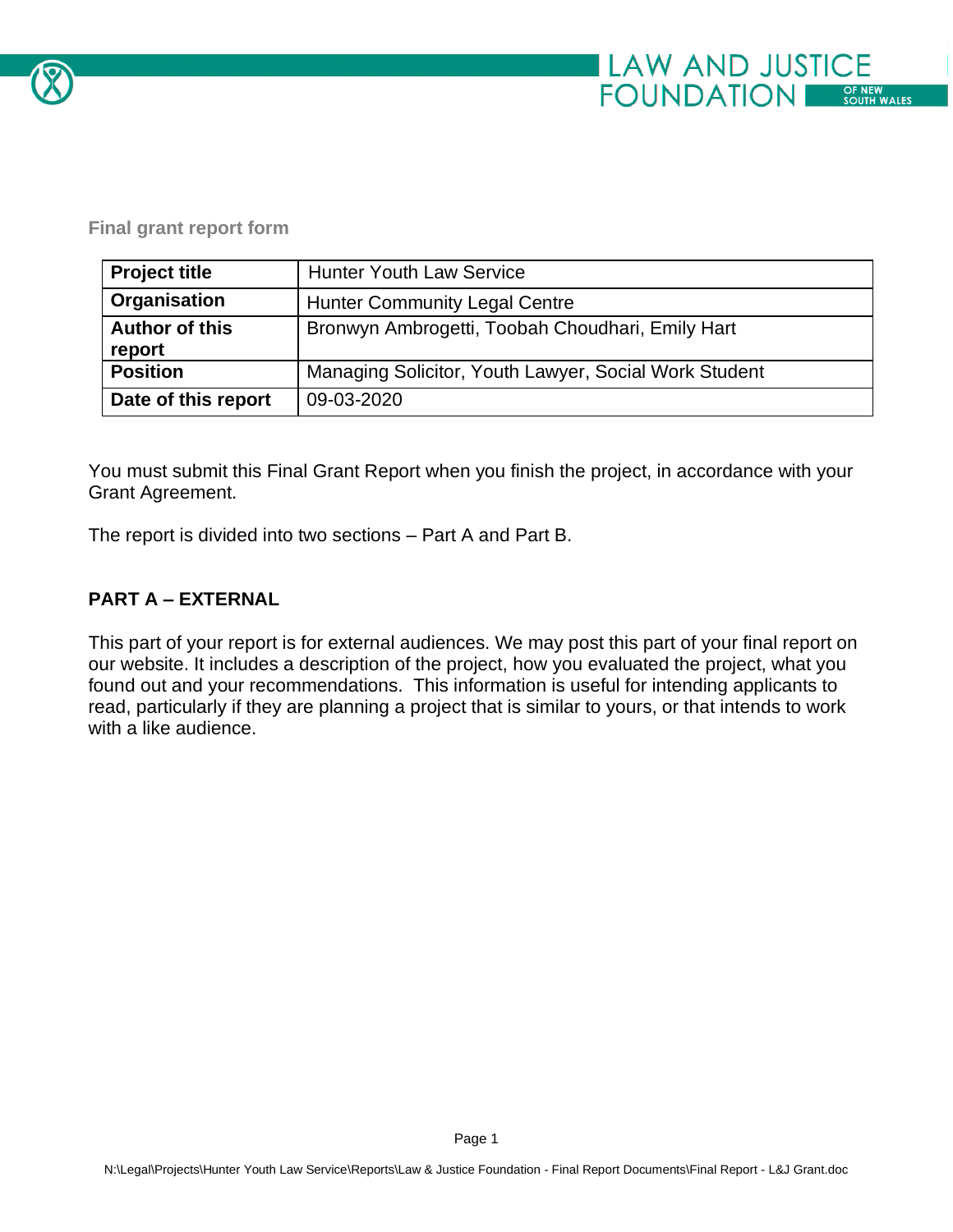## **PART A – EXTERNAL**

## **1. Description of the project**

Describe the project in just enough detail so that anyone can understand it. What was the aim of the project, who was the intended audience and what strategies did you implement to achieve the aim?

The aim of the Hunter Youth Law Service is to provide access to justice for young people with civil and family law problems in the Hunter region. The Hunter Youth Law Service provides legal advice and assistance for non-criminal matters i.e. civil and family law, at Hunter Valley Children's Courts. By providing legal assistance in a venue that young people are already attending the project aims to identify and provide early assistance for civil and family law problems that are often ignored and allowed to escalate. The youth solicitor attends Court on Children's criminal list day to talk to young people aged 15 to 24. Young people at the court waiting for their matter to be heard are approached by the youth solicitor and offered a legal health check, a tool to identify if the young person has any civil and family law issues. The project aims to:

- Increase young people's and their family's knowledge of where/how to get legal assistance.
- Provide early diagnosis and intervention in civil and family law issues (reducing escalation of issues).
- Increase the number of young people aged 15-24 who are engaged with the Hunter Community Legal Centre, addressing the gap in service delivery to young people within our catchment area.
- Resolve civil and family law issues to assist in young people's criminal matters e.g. Housing can lead to better bail conditions.

# **2. The project – what happened?**

How did the project come about?

Our experience as a Community Legal Centre has shown us that disadvantaged young people have a wide range of legal issues including criminal, civil and family law. Deborah Macourt's report "Youth and the law: it's not all about juvenile justice and child welfare" confirms that young people have both a wide range of legal problems and substantial legal problems and that additional factors of disadvantage such as disability, homelessness or mental illness make young people even more vulnerable to legal problems.

Discussions with Children's Court Magistrate Sheedy and the Youth Services Manager at Cessnock confirm that there is a high need for civil and family law assistance for disadvantaged young people in the Hunter Region. Legal issues commonly experienced by young people in the Magistrate's court include; Education Act matters, school suspensions,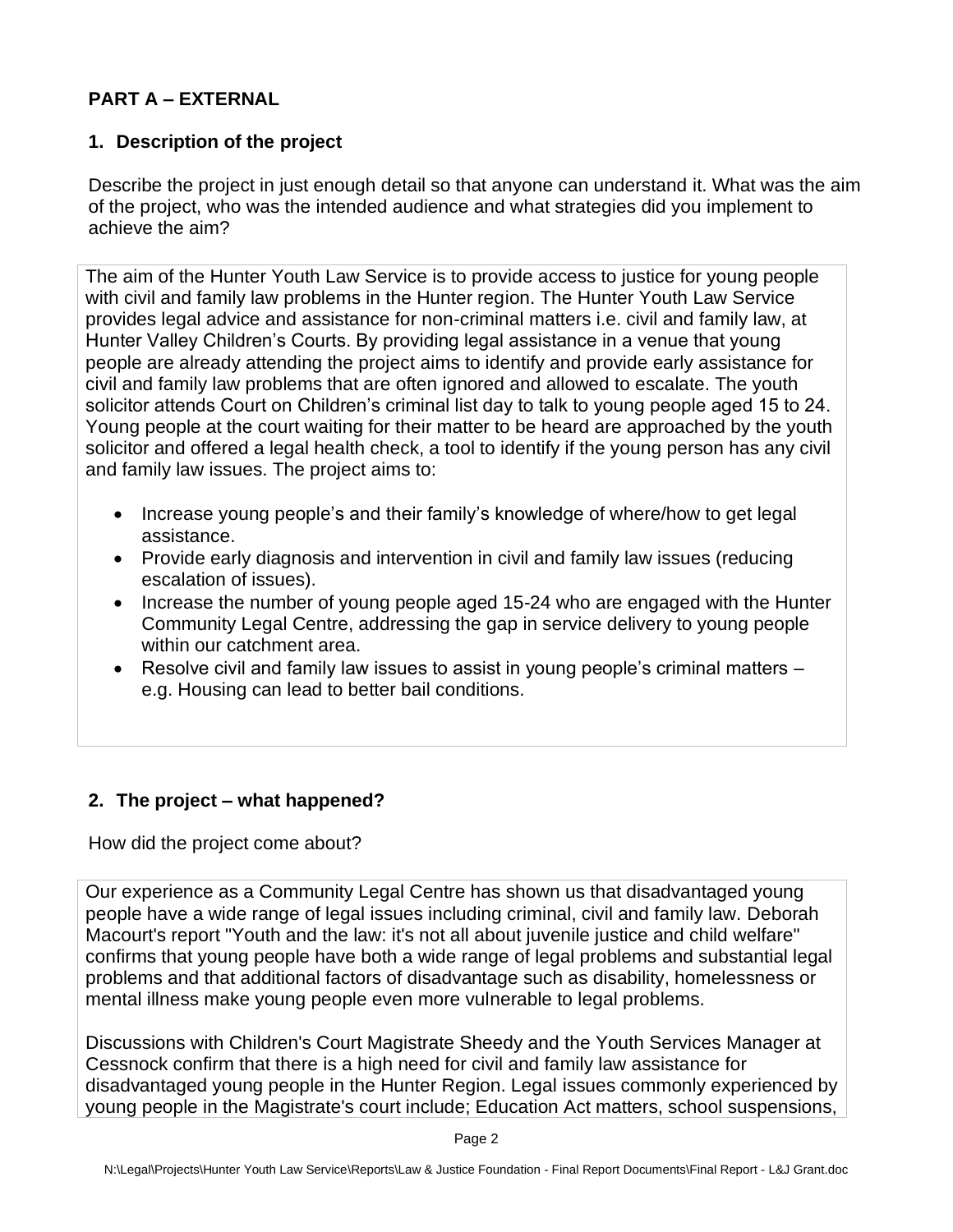mental health issues, residential and care issues, homelessness, victims of crime, debt and complaints about Police. Furthermore our client data indicates a gap in our service delivery. While young people under 24 represent over 31% of the population of NSW, they only represented 10% of our clients before the project. The Law and Justice Foundation Collaborative Planning Resource indicates the catchment of the Hunter Community Legal Centre has a high proportion of disengaged young people (not studying and not working) compared to the state and to the total youth population in our catchment.

Briefly set out the project stages and what happened in each stage.

#### **Stage 1. Planning**

- Youth lawyer recruited
- Steering committee formed
- Links developed with stakeholders
- Evaluation methods finalised
- Courts selected (Muswellbrook, East Maitland & Raymond Terrace)
- Gather resources

### **Stage 2. Commence Project**

- Solicitor attends courts (East Maitland fortnightly, Muswellbrook and Raymond Terrace monthly).
- Data gathered for evaluation (Client surveys, stakeholder surveys, client data)
- Steering committee meetings (quarterly)

# **Stage 3. End of project**

- Complete evaluation
- Produce report

### **If grant materials were produced:**

How were they distributed?

Flyers were distributed face to face during outreach at the courts, community events and interagency events. Flyers were also available at the courts and digital flyers were displayed on Hunter Community Legal Centre social media pages.

What was the extent of the distribution?

Materials were distributed throughout the 12 months (approximately) the project ran. Flyers were available at East Maitland, Raymond Terrace and Muswellbrook Children's Courts. Community and interagency events were all located within the Newcastle, Lake Macquarie,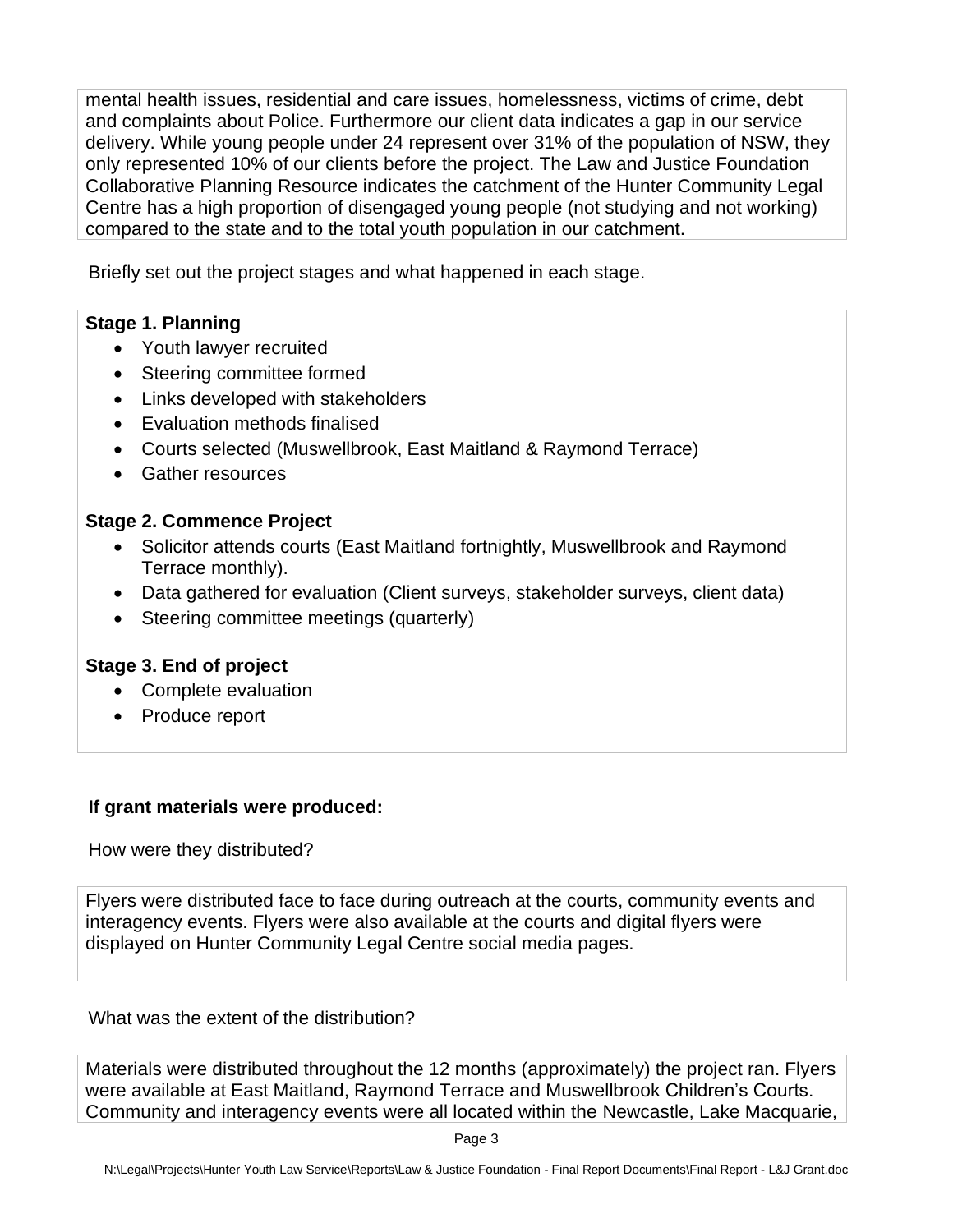Port Stephens, Great Lakes and Hunter Valley regions.

If applicable, at the time of this report, what has been the extent of online use of your publication?

N/A

Now that the project has concluded, how did the implementation and/or the outcome differ from what was originally intended? Did anything surprise you? Were there any unintended outcomes?

Something that surprised us was the number of police complaints. Police complaints were the third most common problem type among the young people we assisted. Young people described feeling as though they were being treated unfairly and unlawfully by police. Examples given by young people included body searches, police stops and not being taken seriously when they approached police for assistance. While some young people did not want to pursue any action, our youth solicitor assisted a number of young people to make formal police complaints.

It was identified throughout the project that follow up with young people regarding referrals needed to happen quickly, as it was often difficult to make contact with them and if too much time had passed between contact they may become disengaged. To help address this issue, student and volunteer solicitors at HCLC helped create a list of work development order providers across Newcastle, Hunter and Port Stephens areas beyond the public list which enabled the youth solicitor to organise work development orders for young people without the need to refer them to a third party (Legal Aid work development order team). Clients were also asked during their initial meeting with us to give their consent for the youth lawyer to obtain information on their behalf. The list of work development order providers will continue to be used within the Hunter Community Legal Centre.

We were unable to identify if the resolution of civil and family law issues was able to assist in young people's criminal matters in terms of bail conditions or sentencing. The service was not intended to go into the court. While we don't have firsthand data or observation of outcomes in criminal matters, we received informal feedback from stakeholders that young people's engagement in education did have a positive impact on their criminal matters.

### **3. Evaluation**

What questions did you ask to evaluate whether you had achieved your aim?

Client surveys were conducted over the phone and consisted of six questions. These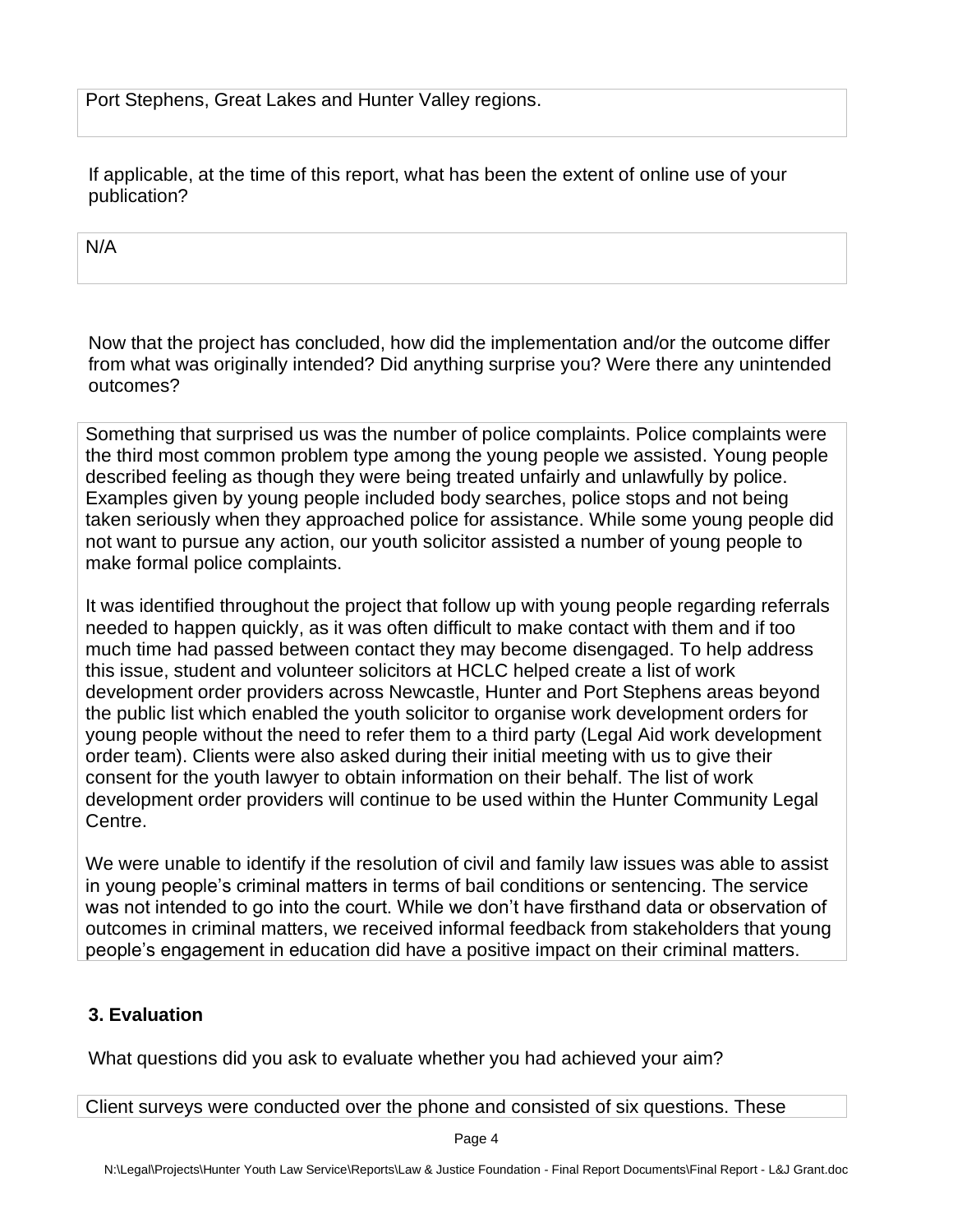questions aimed to assess whether the project had been successful in meeting its aims and objectives, and to gain insight into client's individual experiences both with the Hunter Youth Law Service and the legal system more broadly.

In total, 28 Hunter Youth Law Service clients completed the survey. There were difficulties getting into contact with clients. A number of clients who did not have a phone had provided a phone number which belonged to a family member or friend. We found that during our office hours in which we'd conduct the surveys, we were mostly unsuccessful in getting in contact with these clients as they weren't with that family member or friend. Another issue was that many clients changed their phone numbers frequently. This was not only an issue in terms of conducting the client surveys but also for the youth solicitor who was still working on active files for these clients.

# *Client Survey Questions*

- Had you ever had help with this issue before you spoke to our service?
- Before speaking to our service, did you know a lawyer could help with this issue?
- Has this issue been resolved?
- Do you know where to get legal assistance in the future?
- How likely would you be to recommend this service to other people? (Scale 0-10)
- Do you have any other comments or feedback?

There were a number of relevant stakeholders to the project who were able to provide valuable feedback on the Hunter Youth Law Service. As the project is based at the children's court, we wanted to know if the project had an impact, positive or negative, on other services working with the young people at the courts. This included workers from Department of Education, Youth Justice and Family and Community Services, as well as duty solicitors, youth workers and court staff. Other stakeholders were steering committee members and members of agencies to which the service made referrals.

### *Stakeholder Survey Questions*

- Do you know what the Hunter Youth Law Service does/offers?
- How did you find out about the service?
- Has the presence of the Hunter Youth Law Service solicitor/worker at the children's court helped or hindered you to carry out your role? How?
- Do you want the service to continue?
- Is there anything you would change or suggest to improve the service for clients and the community?
- Do you have any other comments or feedback?

What data did you gather to answer your questions?

Between June and December 2019 the project worker conducted telephone surveys with clients and a combination of telephone and face to face interviews with stakeholders.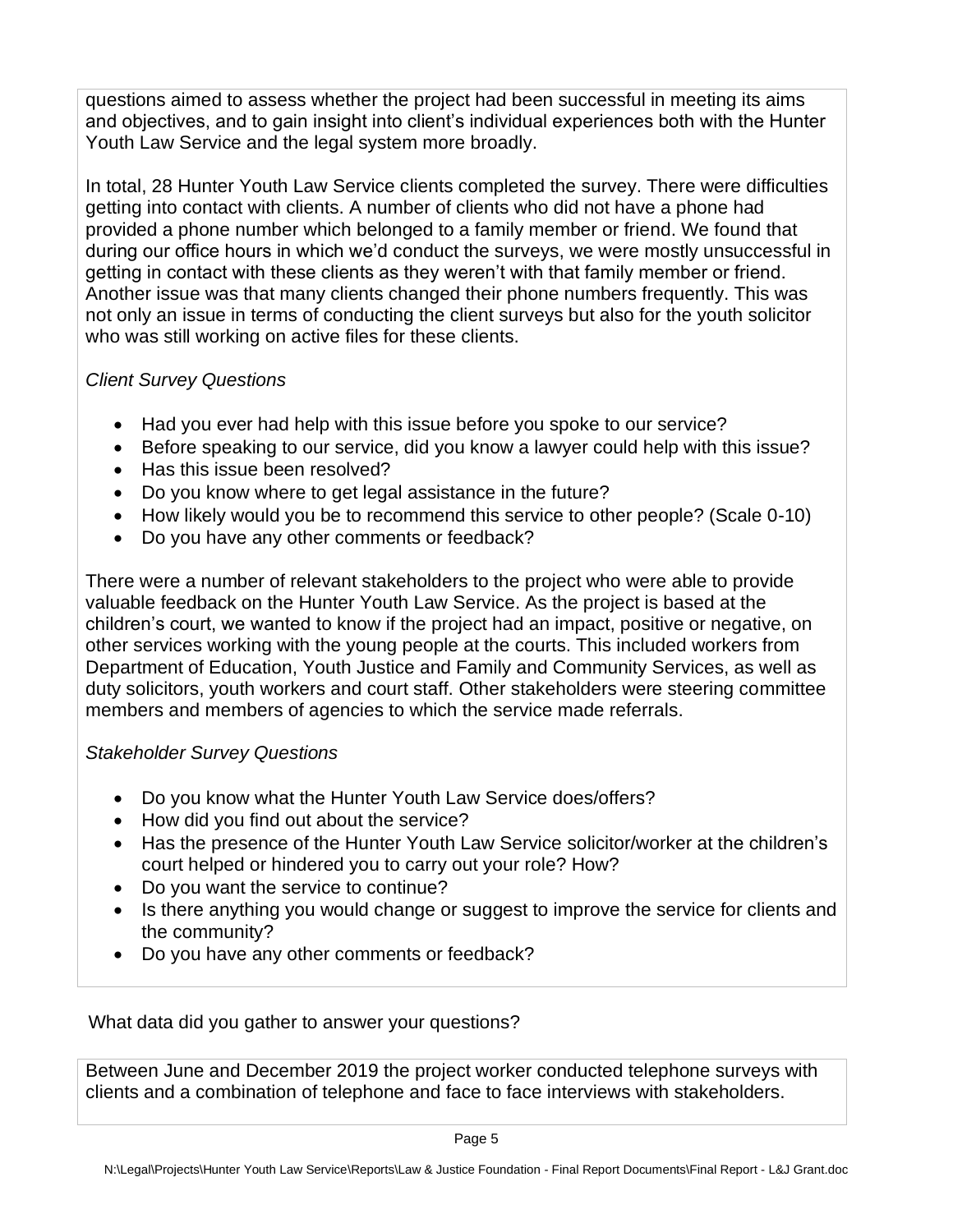Data was also collected from the Community Legal Assistance Services System (CLASS), which is the data system community legal centres use to record and manage their legal and related services. This data includes demographic information, number and types of referrals, as well as client outcomes.

Did you achieve your aim? What did you find out?

Hunter Community Legal Centre believe we have achieved the aim of this project, to provide access to justice for young people with civil and family law problems in the Hunter Region. During the 12 months the project was operating the youth solicitor and a number of other HCLC staff, students and volunteers have not only participated in the outreach service to the children's courts but also attended many community and interagency events to build awareness of the legal services available to young people and their families.

The project successfully increased Hunter Community Legal Centres service delivery to young people aged 0-24 by 40%. This age group had previously represented only 10% of Hunter Community Legal Centres clients. For the year 2019 this had increased to approximately 14% of clients. 82% of clients that participated in the evaluation survey had not received assistance with their legal issues before engaging with the HYLS, with 75% unaware that it was a legal issue a lawyer could assist with. This highlights not only a lack of understanding of civil legal issues, but also the fact that young people are unlikely to seek assistance with these types of issues. An encouraging result from the client surveys was that 65% of the young people surveyed felt that they knew where they could get legal assistance in the future. This demonstrates that their awareness of legal services as well as their understanding of civil and family law matters has increased through their engagement with the HYLS.

### **Number of young people engaged with**

- Over 200 Legal health checks completed
- 28 outreach visits to Hunter Children's Courts
- 71 young people became clients of the Hunter Community Legal Centre
- A total of 118 referrals were made to external services which included:

Education Services (Department of Education, TAFE NSW, alternative education providers), Welfare Rights Centre, NDIS providers, Homelessness/Housing services, Birth Deaths & Marriages, Victims Services, Consumer Affairs/Fair Trading Department, Centrelink, Juvenile Justice, Revenue NSW, Work Development Order Service (Legal Aid NSW), Headspace and Department of Human Services.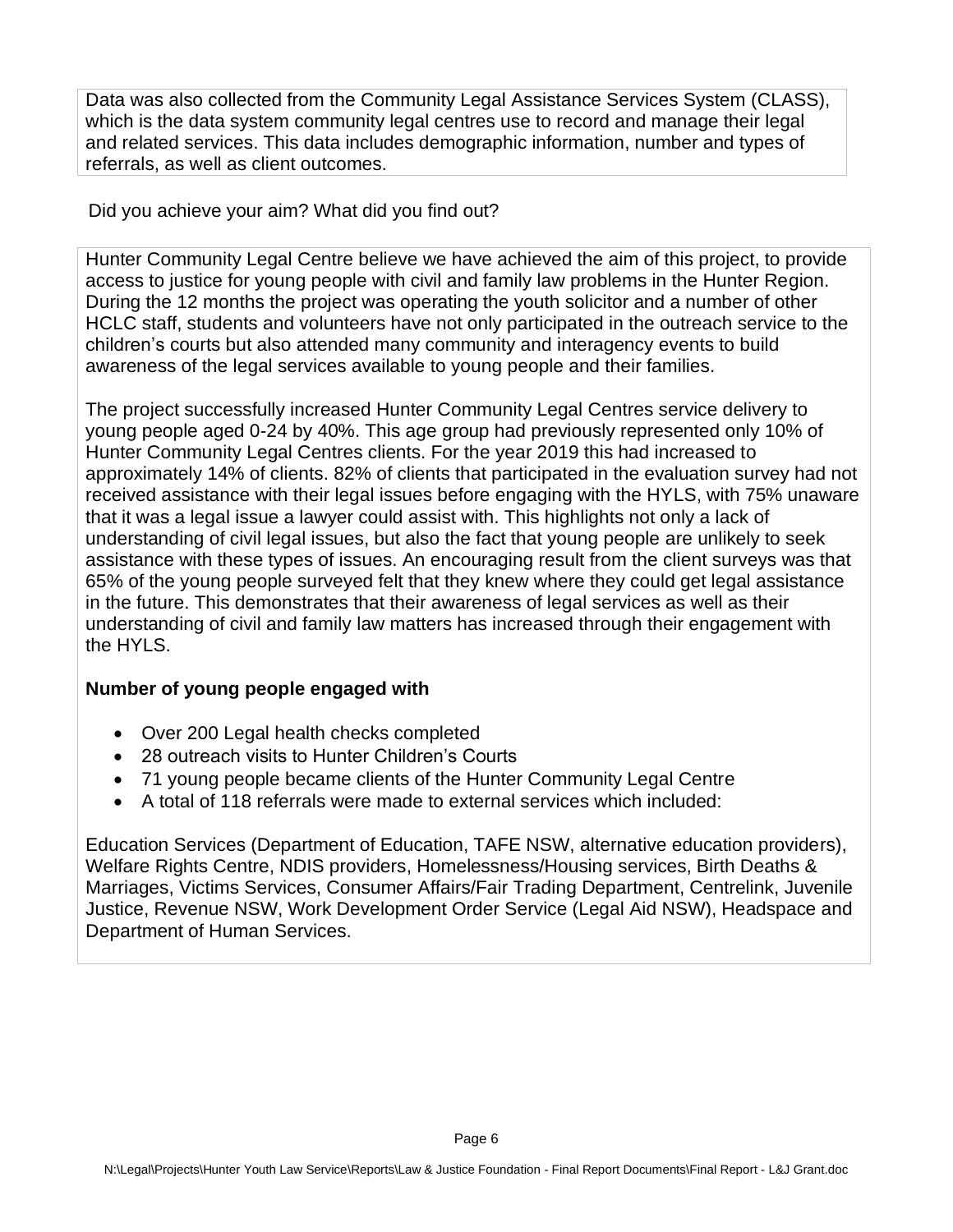| NAME.                                                                                                         | Young Person's Consent            |                                                                                                                                                                                                                                                                                                                                                                                                                                                                |                  |                                              |
|---------------------------------------------------------------------------------------------------------------|-----------------------------------|----------------------------------------------------------------------------------------------------------------------------------------------------------------------------------------------------------------------------------------------------------------------------------------------------------------------------------------------------------------------------------------------------------------------------------------------------------------|------------------|----------------------------------------------|
|                                                                                                               |                                   |                                                                                                                                                                                                                                                                                                                                                                                                                                                                |                  | (name)                                       |
| Example: mobile, payday loan, credit card, car/bank loan, debt collectors, someone owes you money             |                                   | consent to the Hunter Community Legal Centre releasing my personal information to any organisation<br>that may assist in the resolution of the legal issues identified by me on this form.                                                                                                                                                                                                                                                                     |                  |                                              |
| Example: scams, unfair deals, door-to-door sales, insurance, funeral or other policies                        |                                   | Date has been assessed to the contract of the contract of the contract of the contract of the contract of the contract of the contract of the contract of the contract of the contract of the contract of the contract of the<br>Signature and the state of the state of the state of the state of the state of the state of the state of the state of the state of the state of the state of the state of the state of the state of the state of the state of |                  |                                              |
| Example: no payments, owe Centrelink money, charged with fraud, payments have stopped                         |                                   |                                                                                                                                                                                                                                                                                                                                                                                                                                                                |                  |                                              |
| Example: evicted, repairs, behind in rent or mortgage, problems with landlord/flatmates/neighbours            |                                   | <b>Young Person's Consent</b><br>(name)<br>the contract of the contract of the contract of the contract of the contract of                                                                                                                                                                                                                                                                                                                                     |                  |                                              |
|                                                                                                               |                                   |                                                                                                                                                                                                                                                                                                                                                                                                                                                                |                  | (name of organisation)                       |
| Example: sacked, underpaid, had an accident, bullied or harassed                                              |                                   | consent to consent to a series of the consent of the consent of the consent of the consent of the consent of the consent of the consent of the consent of the consent of the consent of the consent of the consent of the cons<br>releasing my personal information to my solicitors at the Hunter Community Legal Centre.                                                                                                                                     |                  |                                              |
|                                                                                                               |                                   |                                                                                                                                                                                                                                                                                                                                                                                                                                                                |                  |                                              |
| Example: family breakdown, family violence, child support, placement, separation, want to see your kids       |                                   |                                                                                                                                                                                                                                                                                                                                                                                                                                                                |                  |                                              |
| Example: by police, government department, school, real estate agent, shopping centre, at work or<br>pub/club | Other contacts<br>Organisation    | Consent to                                                                                                                                                                                                                                                                                                                                                                                                                                                     | Case worker name | Case worker contact                          |
| Example: strip searched, tasered, detained, unnecessary force, wrongfully arrested, stop and searches         | Juvenile Justice                  | contact (Yes/No)                                                                                                                                                                                                                                                                                                                                                                                                                                               |                  | details                                      |
| Have you been injured: in an accident? Or been a victim of violence?  Yes/No                                  | <b>FACS</b>                       |                                                                                                                                                                                                                                                                                                                                                                                                                                                                |                  |                                              |
| Example: car/work/shopping centre accident OR domestic violence, physical or sexual assault OR been           | Resi Care Service Provider        |                                                                                                                                                                                                                                                                                                                                                                                                                                                                |                  |                                              |
| ordered to pay restitution/compensation                                                                       | <b>NDIS</b>                       |                                                                                                                                                                                                                                                                                                                                                                                                                                                                |                  |                                              |
|                                                                                                               | Aftercare Service Provider        |                                                                                                                                                                                                                                                                                                                                                                                                                                                                |                  |                                              |
| Finding it hard to get your own Medicare Card/ID/birth certificate or changing your name                      | <b>OOHC Care Service Provider</b> |                                                                                                                                                                                                                                                                                                                                                                                                                                                                |                  |                                              |
|                                                                                                               | MH/Guardian/Other worker          |                                                                                                                                                                                                                                                                                                                                                                                                                                                                |                  |                                              |
|                                                                                                               |                                   |                                                                                                                                                                                                                                                                                                                                                                                                                                                                |                  |                                              |
| Example: unfairly suspended, expelled, in trouble for skipping, problems enrolling in school                  |                                   |                                                                                                                                                                                                                                                                                                                                                                                                                                                                |                  |                                              |
|                                                                                                               |                                   | <b>HUNTER COMMUNITY</b>                                                                                                                                                                                                                                                                                                                                                                                                                                        |                  | <b>ILAW AND JUSTICE</b><br><b>FOUNDATION</b> |

**Figure 1. Legal Health Check**

### **Demographics**

- 89% of clients were under 18 years old. 11% were aged 18-24 years old. The youngest client was 8 years old.
- 43% identified as Aboriginal, highlighting that the overrepresentation of Indigenous people in the justice system starts at a very young age. Of Hunter Community Legal Centre's total clients, only 10.74% identify as Indigenous.
- 69% of clients were male and 31% were female. Males only represent 43% of Hunter Community Legal Centre's total clients.
- 48% of clients identified as having a disability and/or mental illness. This is higher than the Hunter Community Legal Centre average, for which approximately 32% of clients identify as having a disability and/or mental illness.

### **Types of service provided**

| Type           | <b>Type Description</b>                                  | <b>Amount</b> |
|----------------|----------------------------------------------------------|---------------|
|                | Advocating on behalf of a client to a third party. Legal |               |
| Other          | representation requires more extensive work. A service   |               |
| Representation | that requires more involvement because the client is not | 24            |
| Service        | capable of advocating for themselves on the matter/s.    |               |
|                | Examples                                                 |               |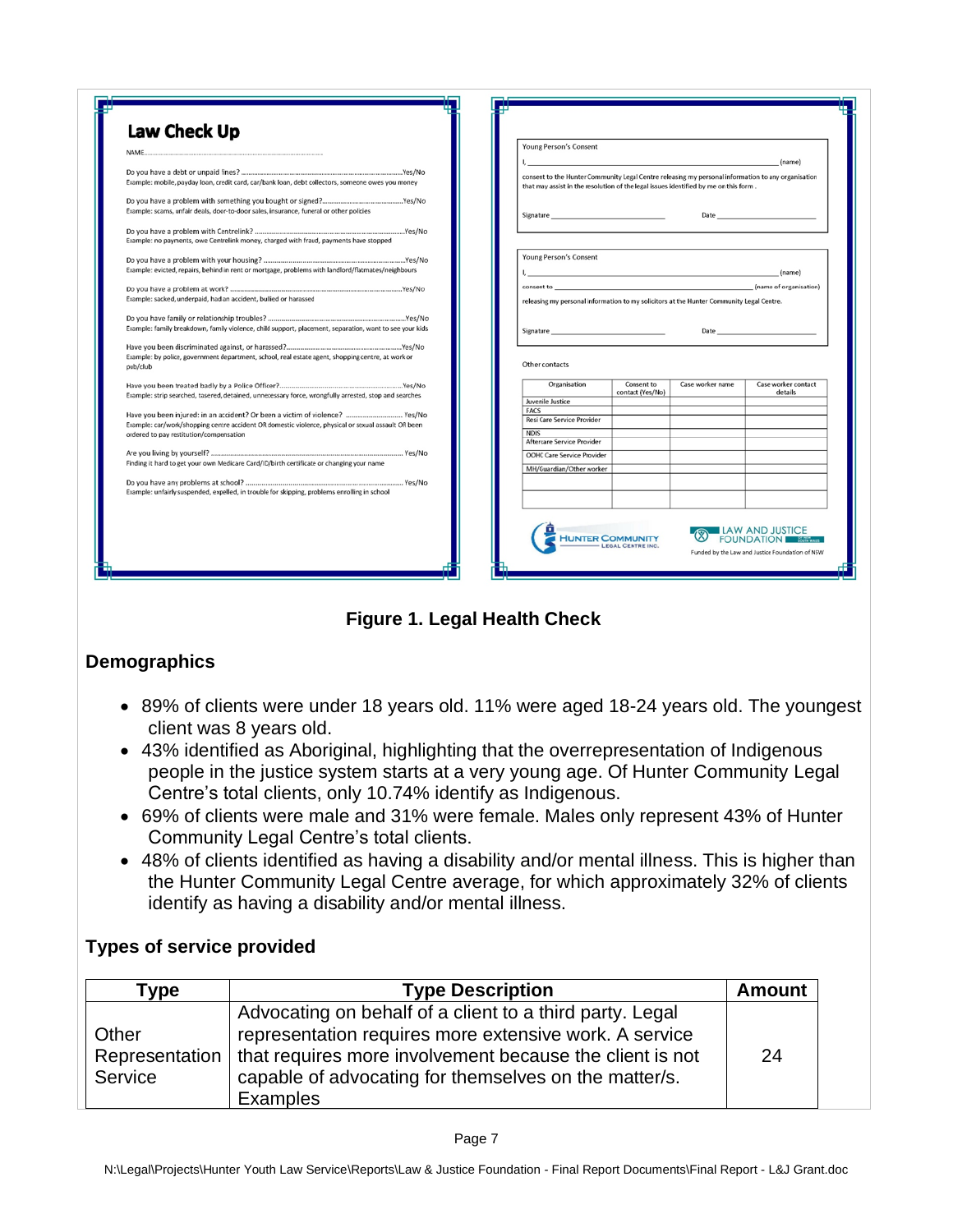|                              | Organising a WDO for a client (requires<br>$\bullet$<br>communications with Revenue NSW, Legal Aid,<br>$etc.$ )                                                                                                                                                                                                               |     |
|------------------------------|-------------------------------------------------------------------------------------------------------------------------------------------------------------------------------------------------------------------------------------------------------------------------------------------------------------------------------|-----|
| Legal Task                   | Requires some assistance such as paperwork, online<br>application, etc.<br><b>Examples</b><br>Young person needs assistance with obtaining a<br>Medicare card<br>Assistance with a victims compensation claim<br>Assistance with making a formal police complaint                                                             | 54  |
| Legal Advice                 | Less assistance than a legal task.<br><b>Examples</b><br>Providing information on how to recover funds and<br>make a consumer complaint about goods not being<br>received from online retailer<br>Providing information on how a police complaint<br>$\bullet$<br>can be made but NOT assisting the young person<br>to do so. | 98  |
| Non Legal<br>Support         | Attending a meeting/appointment as a support<br>person (not as a lawyer)                                                                                                                                                                                                                                                      | 8   |
| Information                  | Providing general information regarding a legal or non-<br>legal matter.<br><b>Examples</b><br>Providing information how to apply for a Centrelink<br>payment and what payments may be eligible<br>Providing information on how to apply to an<br>$\bullet$<br>education provider (TAFE)                                      | 343 |
| External<br><b>Referrals</b> | Referring young people to external services.<br><b>Examples</b><br>Referrals made to homelessness services,<br>education services, mental health services etc.                                                                                                                                                                | 118 |

### **Table 1. Service types**

### **Problem Types**

Young people who engaged with the Hunter Youth Law Service often had more than one civil legal problem in addition to their criminal matter. Problem types were identified across ten categories; Consumer complaints, fines, discrimination, homelessness, identification documents, education, Centrelink, sexual assault, police complaints, and 'other' civil legal problems.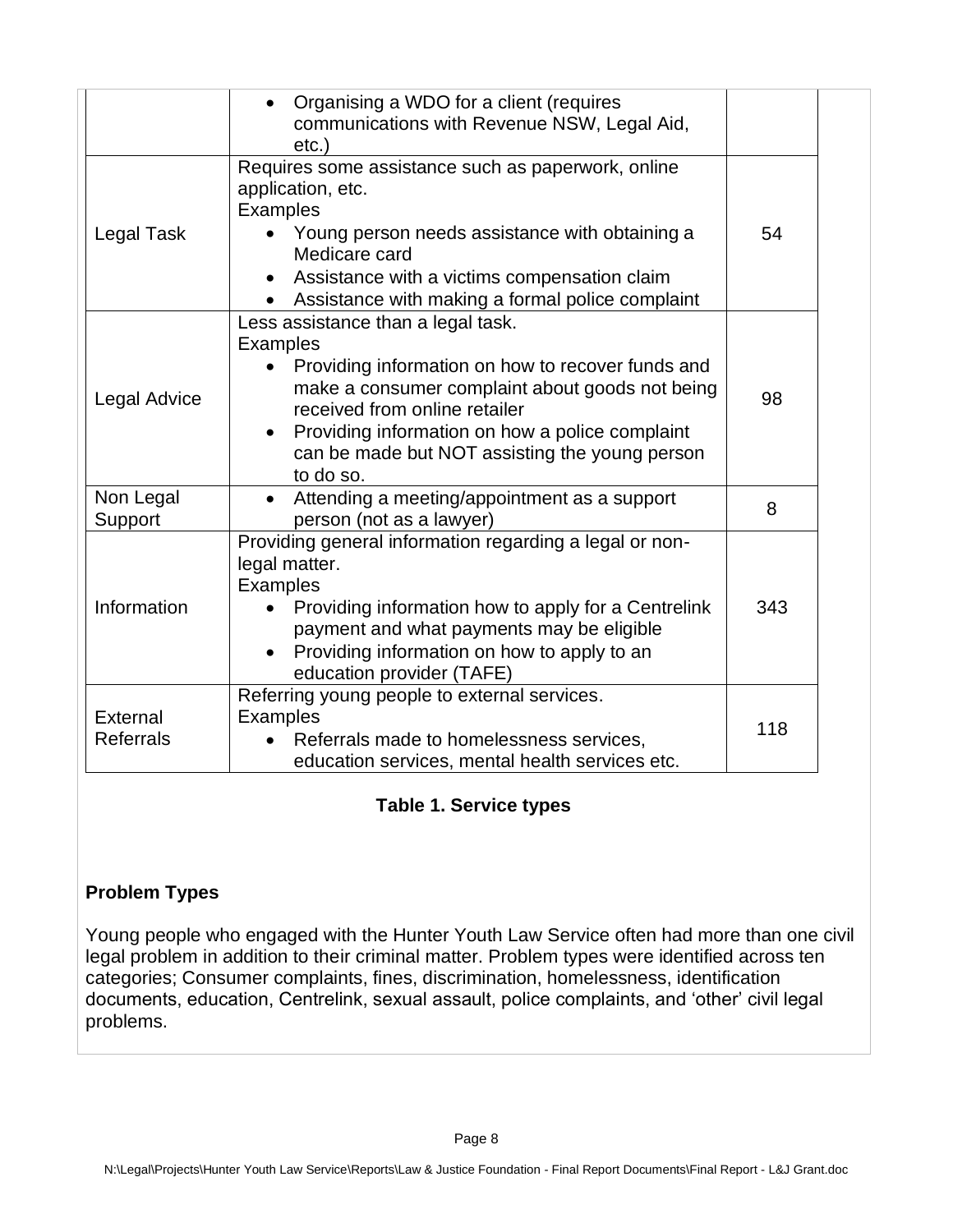

**Figure 2. Problem Types**

The most common legal issue we assisted with was fines, most often resulting from public transport offences (travelling without a valid ticket, smoking, putting feet on seats). The combined amount of debt resulting from fines for the 27 clients with this issue (at the time each first engaged with the service) was \$15,715.67 dollars. Of these clients, twenty were assisted in organising a work development order which would enable them to pay off their fines through participation in activities such as education and training, volunteer work, sport, recreational activities, counselling and doctors' appointments. Providing an opportunity to pay off their fines whilst also increasing their participation in activities that promote health, wellbeing and community participation can have a positive impact on a young person's life. If overdue fines are not paid, enforcement penalties apply. If a minor does not pay their fines after being sent a penalty reminder notice, they are charged a \$25 enforcement penalty. For people over 18, that increases to \$65. We saw a number of young people who had incurred hundreds of dollars' worth of enforcement penalties, increasing their total debt to over \$1000 dollars. Other enforcement penalties that young people face are licence and vehicle registration restrictions, where they may be restricted from obtaining a license, have their licence suspended, or have their vehicle registration cancelled. These kind of restrictions can have a negative impact on a young person's ability to participate in education and employment. This is particularly an issue in rural and regional areas where public transport is limited and attending school or participating in employment may require significant travel. Revenue NSW can also garnishee wages or bank accounts, issue Community Service Orders and seize personal property if overdue fines are unpaid.

The second most common problem type was education. The problems young people experience with education include expulsions, long suspensions and difficulty participating in traditional schooling due to mental health issues or disability. The majority of young people with education matters were disengaged from mainstream education for a variety of reasons. There were 22 referrals made to education providers including Department of Education,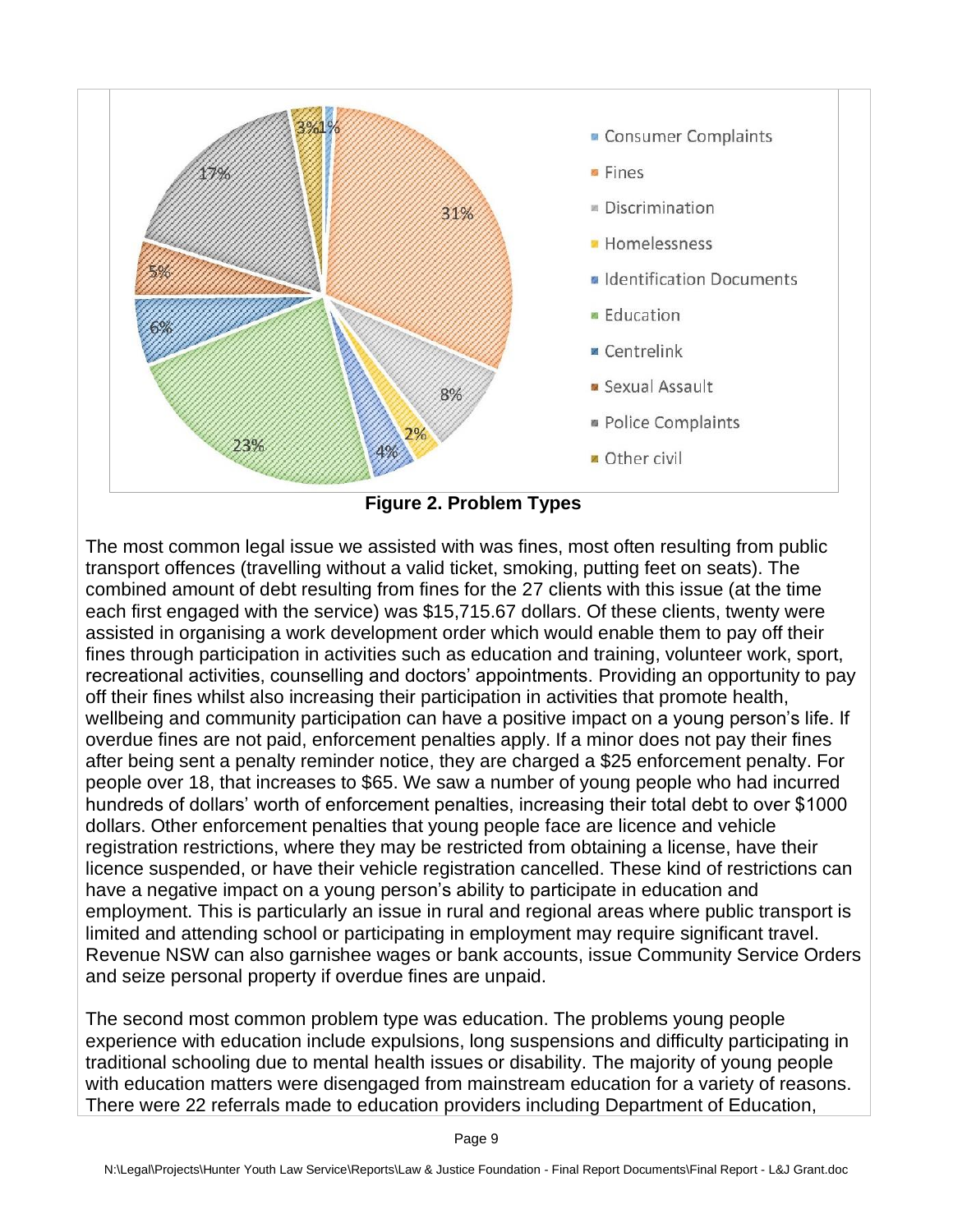TAFE, and specialist schools including Alesco Senior College, Margaret Jurd College and St Phillips Christian College DALE. These schools provide learning environments that cater to different needs, including young people who are parents, have mental health issues, disabilities and learning difficulties.

The following case study highlights the complexity of issues some young people face. The youth solicitor found that certain issues like finding secure housing and getting out of a violent relationship need to be addressed before young people are able to think about less immediate issues like education and employment.

# **Case Study 1 (Education matter)**

We met Ben<sup>\*</sup> at the Children's Court. After approaching Ben it was immediately clear that he had other concerns on his mind besides his criminal matter. Ben had been self-harming and disclosed that he had been a victim of violence. He wished to leave his current living situation. After working with our youth lawyer for a couple of weeks, Ben has now left his violent relationship and is seeking to become independent. He is now financially independent and recently paid off all his fines. He is now linked in with a community support service and has a case worker supporting him with housing. Our youth lawyer also assisted Ben in enrolling in school again and Ben is currently completing his HSC.

### **Findings from client surveys**

- Only 18% of clients had received help with the issue before. Of these clients, the majority had been helped by a family member.
- 75% of the clients surveyed did not know a lawyer could help them with their issue/s. This indicates that young people are unlikely to recognise when something is a noncriminal legal issue. The consequences for not recognising a legal issue and subsequently not seeking assistance, or not getting help from the right place, can have a major impact on a young person's life.
- Just over half of client surveys said the issue has been resolved. About a quarter of clients were unsure if the issue had been resolved, and another quarter said the issue had not been resolved. The reasons why issues had not been resolved fell into the following categories:
	- The issue is still ongoing
	- Waiting to hear back from an agency or individual
	- I have to contact/arrange something
- 62% of clients felt they knew where to get legal assistance in the future.
- 27 clients were assisted with issues relating to fines. 20 of these clients were assisted to organise work development orders (WDO). The combined amount owing to fines for those 27 clients (at the time each first engaged with the service) is \$15,715.67.

#### **Client Feedback**

The feedback below all relates to outcomes – how the legal assistance helped the client, what was the result, what are they doing now etc.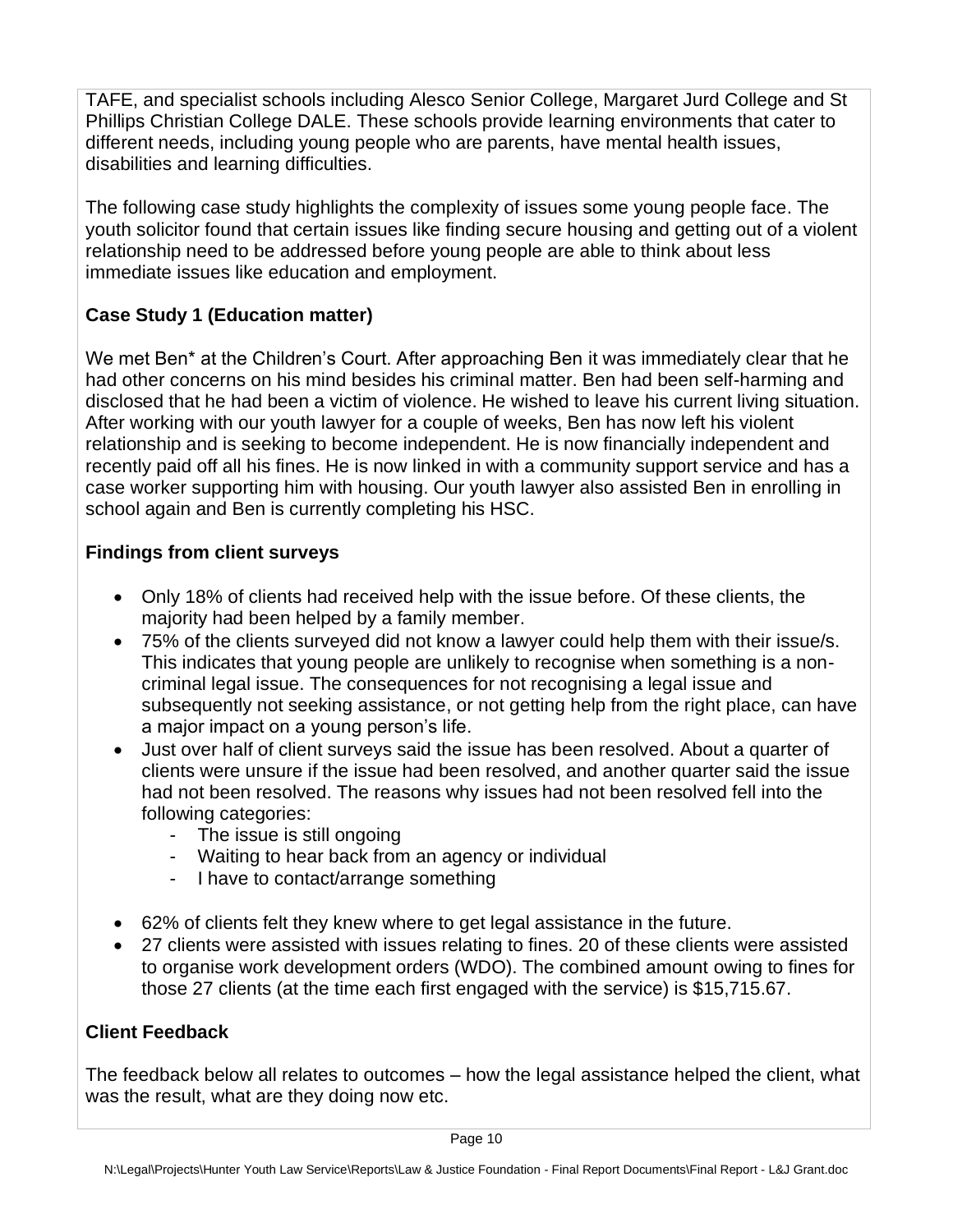*"I've started TAFE now and am looking for work. I'm starting to understand all the legal stuff, you guys helped me heaps".* 

*"My youth allowance payments are all sorted and I have a MyGov account now".*

*"I thought I had payed all my fines off but she checked for me and I still had a small amount owing. Juvenile justice are organising it now so it'll be paid off. She's a really lovely lady. She was really good to understand. She explained it to me, I have dyslexia so yeah it was really good".*

*"I have just finished my traffic offender's course and am waiting to go back to court".*

*"Toobah helped with a Centrelink issue, claiming youth allowance. Toobah was able to speed up the process".*

*"Toobah arranged for me to get my fines paid off, I forget what it's called, yeah a work development order. I'm waiting to hear back from the people about it. I didn't know about it. My gym that I go to like every day has a sign literally right next to the bathroom about paying off your fines by going to the gym but I never took any notice of it".*

*"My fines are getting paid off a little bit each time by going to TAFE".*

The following feedback provided by young people is general feedback and includes young people's experience of dealing with youth solicitor Toobah Choudhari.

*"Toobah helped me, she asked me some questions and she was really nice. I saw her walking around and my mum said I should speak to her and I wasn't really keen at the start but it was actually really good. I'm usually pretty shy in that situation, I don't usually want to speak to people… in that situation, like I don't go to counsellors. People have always suggested it but I never do but Toobah was really nice and like, the way she handled it was really good"*

*"She [Toobah] was friendly and she knew what she was talking about"*

*"Toobah was fantastic, she and everyone at the centre are so helpful. I cannot recommend it highly enough"*

*"I just want to thank you guys so much for helping me"*

*"You guys are great"*

*"I would probably give it a 10 because it's actually a really good idea like being at the court"*

### **Stakeholder Feedback**

A total of six stakeholders were interviewed as a part of the evaluation. The stakeholders interviewed were: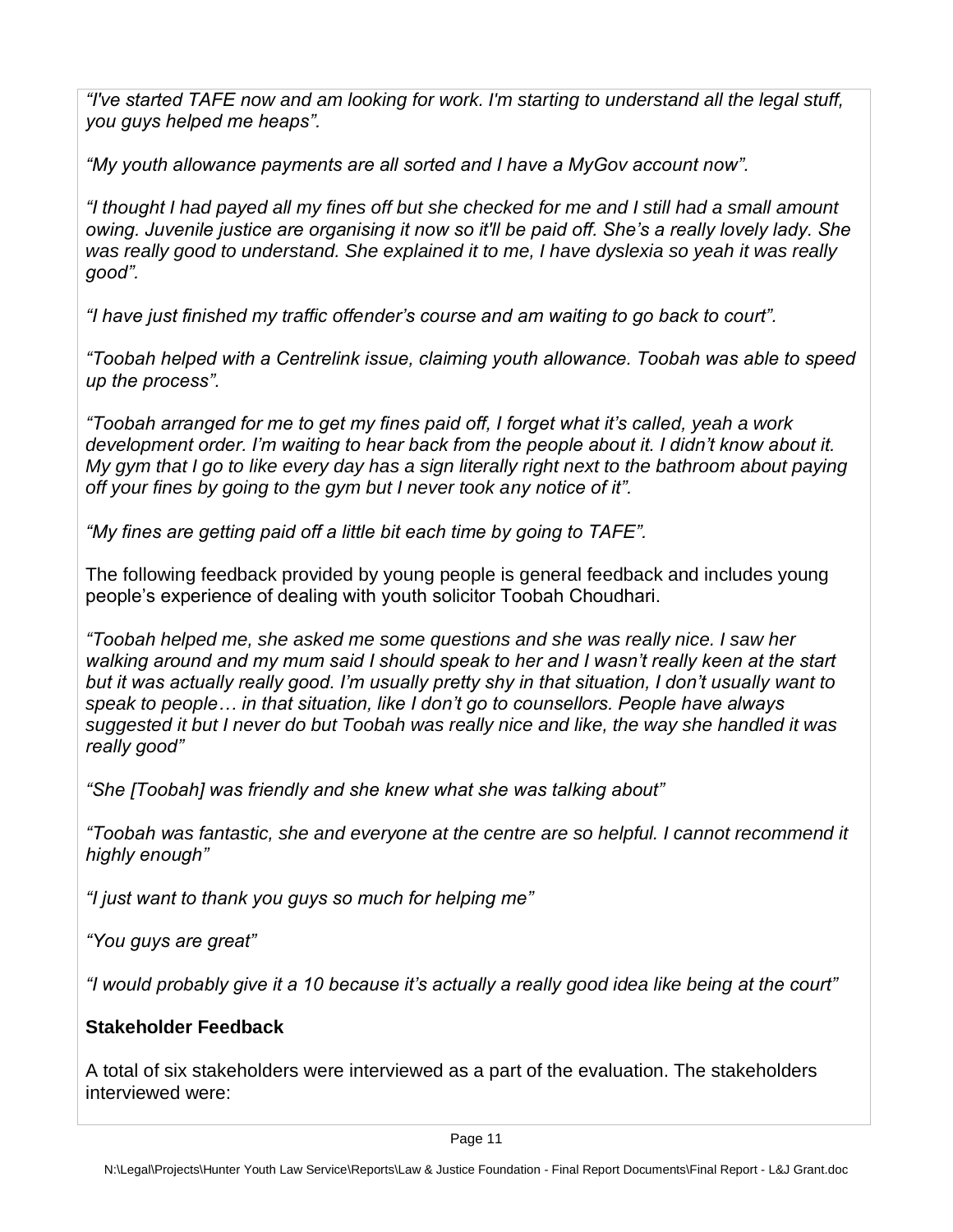- Duty solicitor, East Maitland Children's Court
- Manager of Headspace Maitland (Youth mental health service)
- Children's Court Magistrate
- Bail intake officer, Youth Justice
- Court Liaison Officer, Department of Education
- Project Office, Department of Education

Five of the six respondents said they wanted the service to continue, with one respondent saying they did not know enough about the service to answer the question.

Five of the six respondents said that the presence of the Hunter Youth Law Service at the Children's Courts had helped them in carrying out their role. One stakeholder responded not applicable to this question.

Stakeholders were also given the opportunity to provide general feedback about the service and any experiences they had with the youth solicitor.

"*…I think it gives access to the bigger issues around why they're attending court. It gives you that feeling, that if you're able to refer them to services, it feels like then you're actively participating in assisting the person beyond the legal matter.*" – **Duty Solicitor, East Maitland Children's Court.** 

"*…it meets another need and therefore it helps with the big picture. But also her [Toobah] knowledge is really good and it's good to be able to run things past her.*" – **Court Liaison Officer, Department of Education.** 

*"I think the significance is only just being made evident and therefore I think we have so much that could be achieved, and the relationships are very positive so we can only improve and we can only improve the outcomes for kids. I feel privileged to work with people who are so committed and passionate about young people. I see Toobah as similar to me in that she really wants to help young people, and she thinks out of the box and has similar values to me which is why we connect. And I love how she speaks with the kids she's so lovely with them. I feel privileged to have met her, work with her, learn from her and share my knowledge with her. I share bits of what I know too and she takes that on board and she might ask my opinion and I think that's really good… she's very humble."* - **Court Liaison Officer, Department of Education.**

"*Just that we've found Toobah and Yolanda [from Legal Aid] particularly good, we've done lots of referrals and enquiry with them they've been very helpful, informative and very helpful to young people. The feedback from young people has been very positive. From a worker perspective it's been very helpful*." – **Manager, Headspace Maitland.**

*"It's also about trying to build connections so that Toobah, etc., know a role or a person they can contact. Building the capacity of everyone at the courts, so that if they aren't able to speak to me, they know they can contact this person or this department etc*." – **Project Officer, Department of Education.**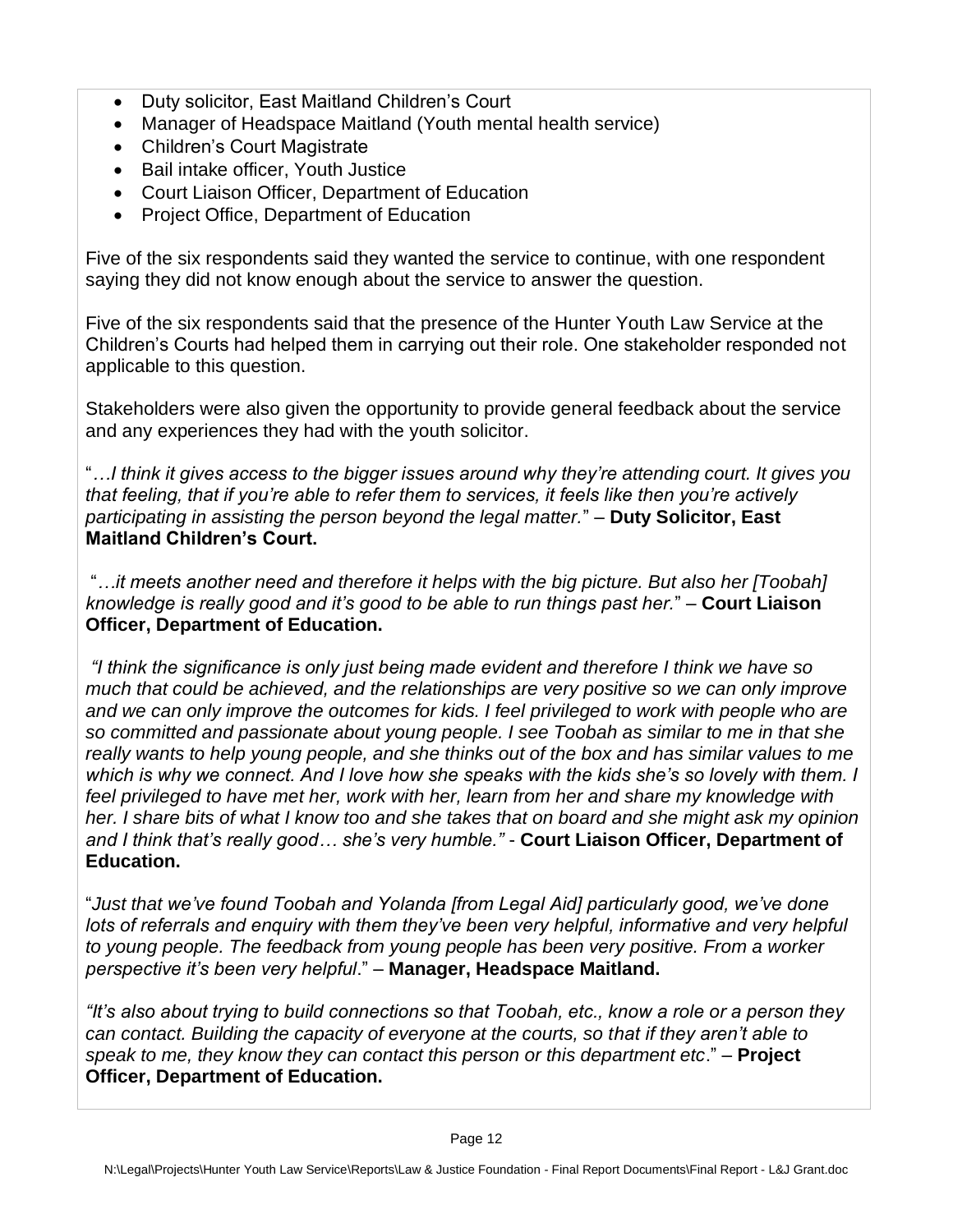*"We've used Toobah a lot, so we used her when she had really good engagement with a family of ours, and became involved in the youth justice conference, not as a lawyer but just as a support person for the young person. She was great at being able to explain things to the young person, not using legal jargon but making it easy for them to understand."* – **Bail Intake Officer, Youth Justice.**

*"I've referred people to her [Toobah], particularly for education and accommodation matters. I've not always followed up, but people haven't come back and said it didn't work or was wrong so, of course her capacity to offer assistance is as strong as it is limited by people's commitment and what services are out there. But again, if there is someone there that can call up shelters and services it takes pressure of the [legal] profession."* - **Duty Solicitor, East Maitland Children's Court.**

*"Young people will access services if they're in their face but if they're not in their face they won't so they should be at the courts, the services. I think if those services are doing their jobs and its working then we [magistrates] shouldn't really know anything about it. We're probably not in the position to know… I deal with the criminal matter and the other things, housing, education… their taken care of by those services."* – **Children's Court Magistrate.** 

*"I'd love her [Toobah] to come to Broadmeadow [Children's Court]…" "…It can be improved through continuing it and expanding it, because of the fact Broadmeadow sits every week…" "…I'm sure there are opportunities at Broadmeadow but I guess I don't look for them so I*  don't see them. If she [Toobah] was on deck it might be a different thing. We do have discrete *roles."* - **Court Liaison Officer, Department of Education.**

*"It's been a long time coming, this type of service… we're dealing with youth who are disadvantaged, and a lot of the time they come to court and have no family members there and to have Toobah, that support there is so valuable. She's so lovely with them she interacts with them so well so they automatically fall in love with her. We need someone who's prepared to go over the top to gain their trust and Toobah certainly does that. It really requires someone like that to do that role and gain the kids trust." -* **Bail Intake Officer, Youth Justice.**

### **4. Conclusion and recommendations**

What is your conclusion?

The Hunter Youth Law Service helped to fill the gap in service delivery to young people experiencing civil and family law issues in the Hunter Region. The service was well received by both young people, their families and other stakeholders which is demonstrated through the feedback we received throughout the evaluation process. There are fewer services for young people in regional areas than in cities, and lack of transport options, schools and employment all create additional challenges for young people and their families in these areas.

We believe that all Children's Courts should have this type of service. This model of service delivery was effective because having a lawyer attend the Children's court removes